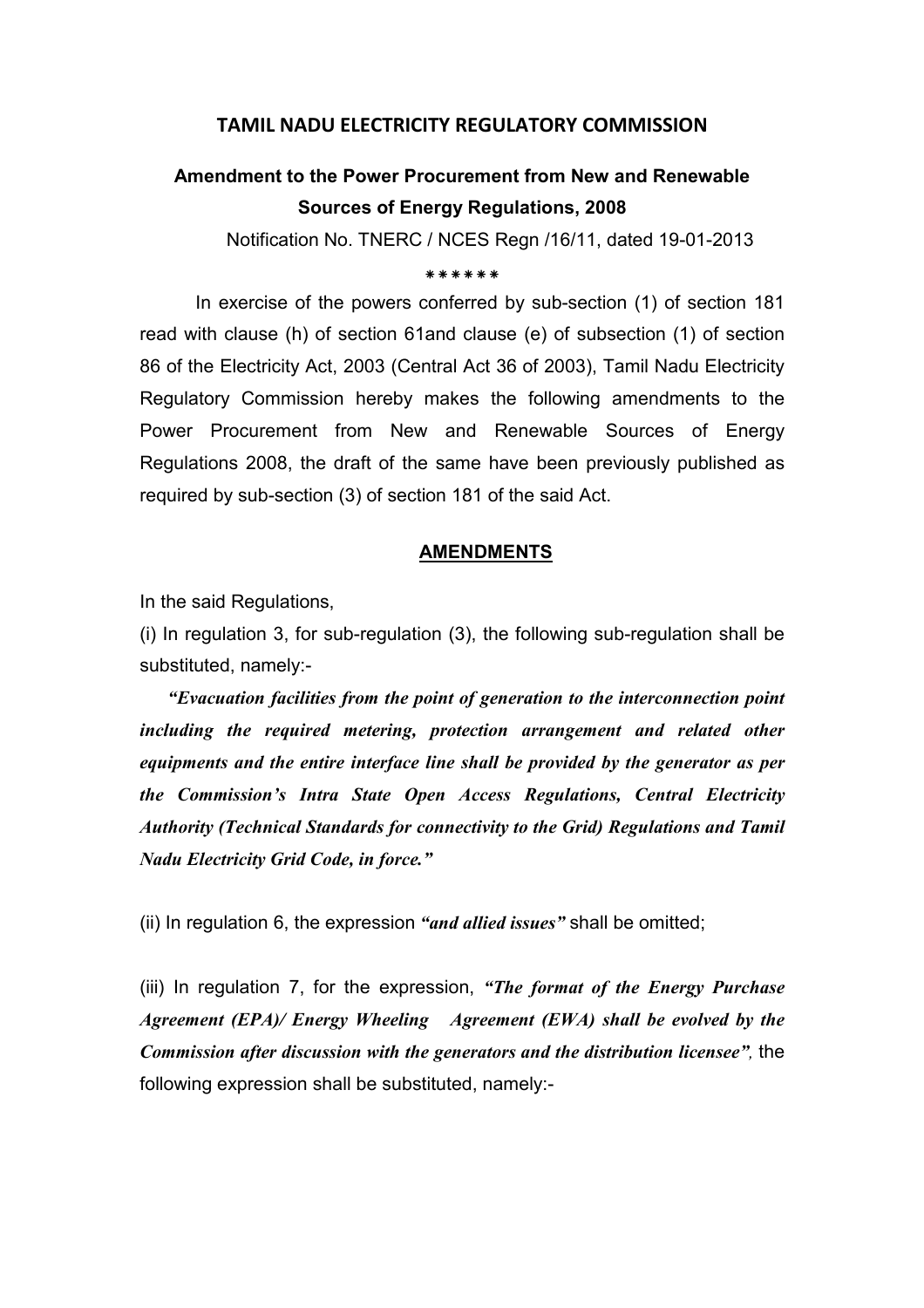"The distribution licensees shall file a model Energy Purchase Agreement (EPA)/ Energy Wheeling Agreement (EWA) after discussion with the generators/Open Access Customers for the approval of the Commission within one month of the issuance of tariff order by the Commission."

(iv) In regulation 8, in item  $(8)$ , the word "incentive/" shall be omitted.

(By the order of the Tamil Nadu Electricity Regulatory Commission)

 (S.GUNASEKARAN) **Secretary**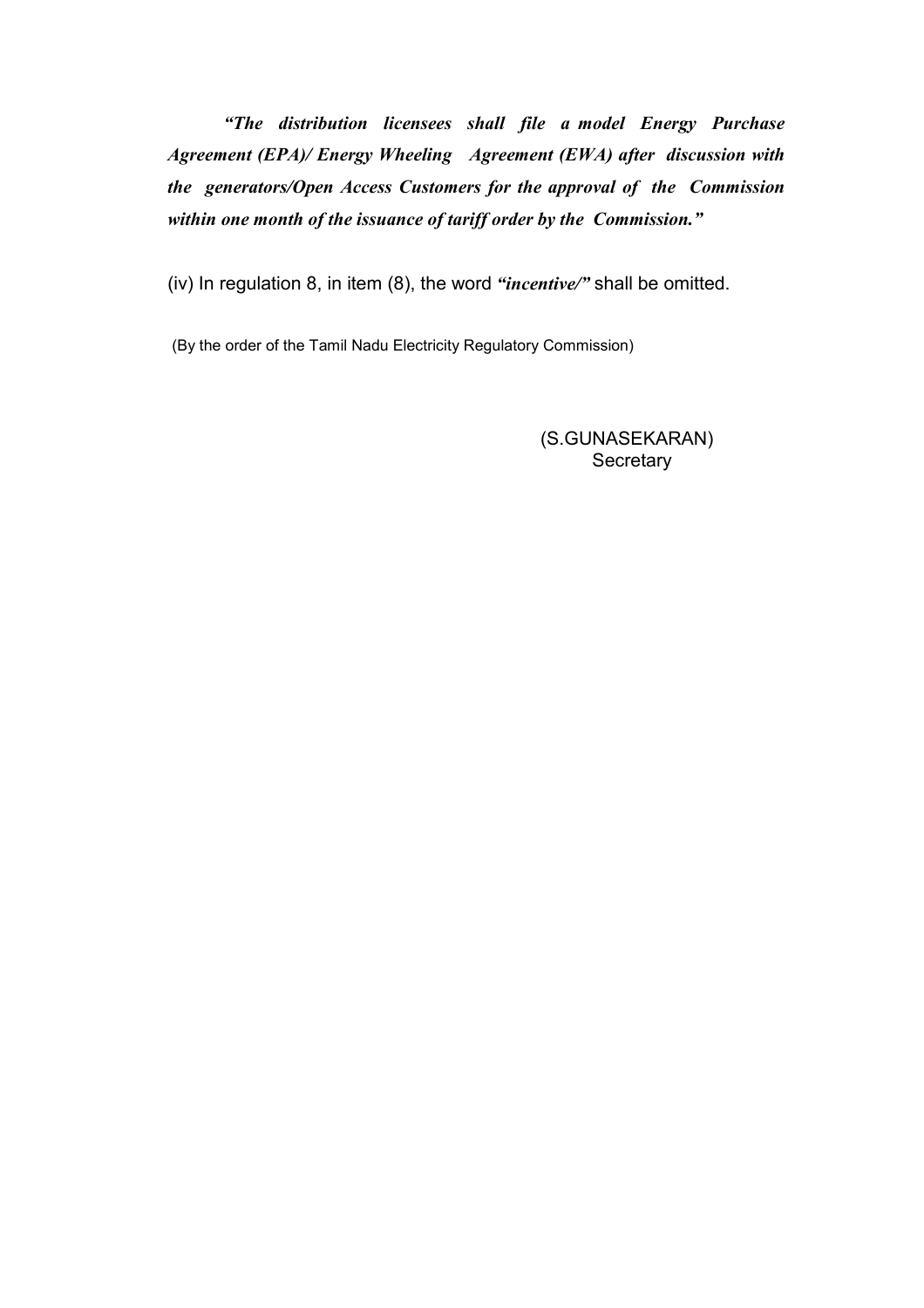### EXPLANATORY STATEMENT

The provisos of sub regulation (3) of regulation 3 of the Power Procurement from New and Renewable Sources of Energy Regulations, 2008 are not consistent with section 10(1) of the Electricity Act, 2003 (Central Act 36 of 2003). Therefore, the said provisos need to be amended suitably. Further, whenever tariff order is revised, the revised tariff is applicable only to the NCES generators commissioned after the date of such revised order, but the revision of allied issues is applicable to all the NCES generators irrespective of the date of commissioning. Evolving of EPA/EWA by the distribution licensee after discussion with the generators will be more appropriate since the licensee can better understand the practical issues. However, the Commission will only approve the model EPA/EWA after obtaining the views of the stake holders. The Commission has withdrawn the power factor incentive after analyzing all the factors. Amendment on withdrawal of incentive has already been made in the Distribution Code and similar provision is necessary in the Power Procurement from New and Renewable Sources of Energy Regulations, 2008. The proposed amendments are to give effect to the above proposals.

(By the order of the Tamil Nadu Electricity Regulatory Commission)

 (S.GUNASEKARAN) **Secretary**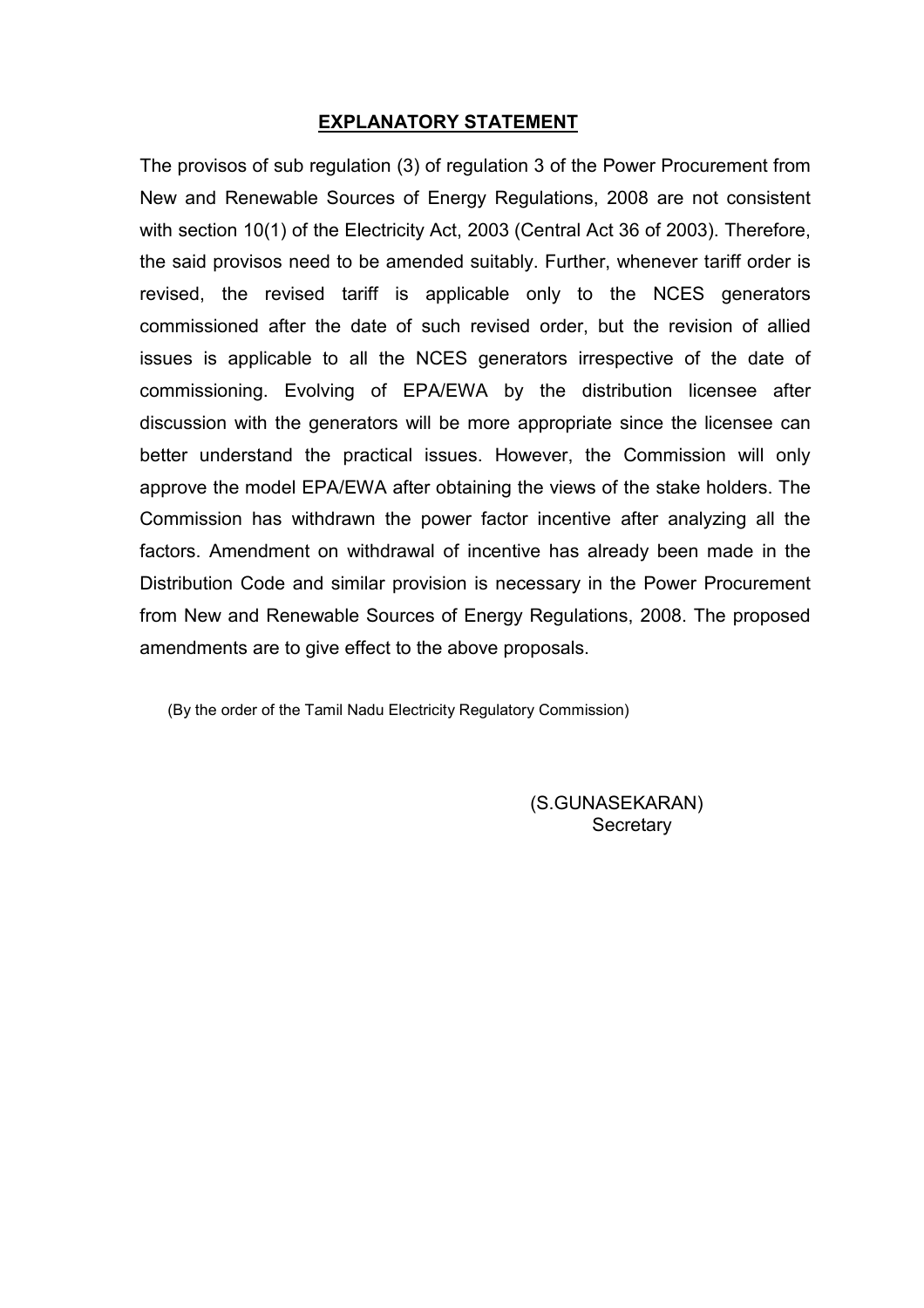## STATEMENT SHOWING EXISTING PROVISION AND THE PROVISION AS AMENDED

| SI.No.      | <b>Existing provision</b>                                                                                                                                                                                                                                                                                                                                                                                                                                                                                                                                                                                                                                                                                                                                                                                                                                                                                                                                                                                      | <b>Provision after amendment</b>                   |
|-------------|----------------------------------------------------------------------------------------------------------------------------------------------------------------------------------------------------------------------------------------------------------------------------------------------------------------------------------------------------------------------------------------------------------------------------------------------------------------------------------------------------------------------------------------------------------------------------------------------------------------------------------------------------------------------------------------------------------------------------------------------------------------------------------------------------------------------------------------------------------------------------------------------------------------------------------------------------------------------------------------------------------------|----------------------------------------------------|
| $\mathbf 1$ | 3. Promotion of new and renewable sources                                                                                                                                                                                                                                                                                                                                                                                                                                                                                                                                                                                                                                                                                                                                                                                                                                                                                                                                                                      | 3. Promotion of new and renewable                  |
|             | of energy.-                                                                                                                                                                                                                                                                                                                                                                                                                                                                                                                                                                                                                                                                                                                                                                                                                                                                                                                                                                                                    | sources of energy.-                                |
|             | (1) -------                                                                                                                                                                                                                                                                                                                                                                                                                                                                                                                                                                                                                                                                                                                                                                                                                                                                                                                                                                                                    | $(1)$ --------                                     |
|             | $(2)$ --------                                                                                                                                                                                                                                                                                                                                                                                                                                                                                                                                                                                                                                                                                                                                                                                                                                                                                                                                                                                                 | $(2)$ --------                                     |
|             | $(3)$ Evacuation facilities shall be provided by                                                                                                                                                                                                                                                                                                                                                                                                                                                                                                                                                                                                                                                                                                                                                                                                                                                                                                                                                               | (3) Evacuation facilities from the                 |
|             | the<br><i>State</i><br><i>Transmission Utility</i><br>(STU)<br>/Distribution<br>the<br>licensee<br>a <sub>S</sub><br>per                                                                                                                                                                                                                                                                                                                                                                                                                                                                                                                                                                                                                                                                                                                                                                                                                                                                                       | of<br>generation<br>the<br>point<br>$\mathfrak{c}$ |
|             | Commission's <b>Intra State Open Access</b>                                                                                                                                                                                                                                                                                                                                                                                                                                                                                                                                                                                                                                                                                                                                                                                                                                                                                                                                                                    | interconnection point including the                |
|             | <b>Regulations</b> 2005,<br>Central<br>Electricity<br><i>Authority</i><br>(Technical<br><b>Standards</b><br>for                                                                                                                                                                                                                                                                                                                                                                                                                                                                                                                                                                                                                                                                                                                                                                                                                                                                                                | required<br>metering,<br>protection                |
|             | connectivity to the Grid) Regulations, 2007                                                                                                                                                                                                                                                                                                                                                                                                                                                                                                                                                                                                                                                                                                                                                                                                                                                                                                                                                                    | arrangement and related other                      |
|             | and Tamil Nadu Electricity Grid Code. The<br>cost of interfacing lines, switch gear,                                                                                                                                                                                                                                                                                                                                                                                                                                                                                                                                                                                                                                                                                                                                                                                                                                                                                                                           | equipments and the entire interface                |
|             | metering, protection arrangement and related                                                                                                                                                                                                                                                                                                                                                                                                                                                                                                                                                                                                                                                                                                                                                                                                                                                                                                                                                                   | line shall be provided by the                      |
|             | other equipments up to the interconnection<br>point shall have to be borne by the                                                                                                                                                                                                                                                                                                                                                                                                                                                                                                                                                                                                                                                                                                                                                                                                                                                                                                                              | generator as per the Commission's                  |
|             | generators, but the work shall be executed by                                                                                                                                                                                                                                                                                                                                                                                                                                                                                                                                                                                                                                                                                                                                                                                                                                                                                                                                                                  | <b>Open</b><br><i>State</i><br>Access<br>Intra     |
|             | STU/distribution licensee.                                                                                                                                                                                                                                                                                                                                                                                                                                                                                                                                                                                                                                                                                                                                                                                                                                                                                                                                                                                     | Regulations,<br>Central<br>Electricity             |
|             | Provided that, in the case of sale of entire                                                                                                                                                                                                                                                                                                                                                                                                                                                                                                                                                                                                                                                                                                                                                                                                                                                                                                                                                                   | Authority (Technical Standards for                 |
|             | power to the distribution licensee by any new<br>and renewable source based generator, the                                                                                                                                                                                                                                                                                                                                                                                                                                                                                                                                                                                                                                                                                                                                                                                                                                                                                                                     | the<br>connectivity<br>Grid)<br>to                 |
|             | cost of interfacing lines up to the                                                                                                                                                                                                                                                                                                                                                                                                                                                                                                                                                                                                                                                                                                                                                                                                                                                                                                                                                                            | Tamil<br>Nadu<br>Regulations<br>and                |
|             | interconnection point shall have to be borne<br>only by the STU/ distribution licensee.                                                                                                                                                                                                                                                                                                                                                                                                                                                                                                                                                                                                                                                                                                                                                                                                                                                                                                                        | Electricity Grid Code, in force.                   |
|             | Provided further that in case where the new<br>and renewable<br>source based generator<br>referred to in the first proviso who has<br>entered into an EPA with the distribution<br>licensee referred to therein for the sale of<br>entire power to the said distribution licensee<br>decides to use such power agreed to be sold<br>to the said distribution licensee, for his<br>captive use or for sale of such power to a<br>third<br>to<br>person<br>or<br>a<br>distribution<br>licensee<br>other<br>than<br>the<br>distribution licensee referred to above before<br>the expiry of the period referred to in such<br>EPA, then he shall be bound to reimburse the<br>depreciated (Written down value) cost of<br>interfacing lines to the distribution licensee<br>with whom he has executed such EPA, before<br>the wheeling of power to his captive use or<br>sale to third person or distribution licensee<br>other than the distribution licensee with<br>whom the said EPA has been executed by him. |                                                    |